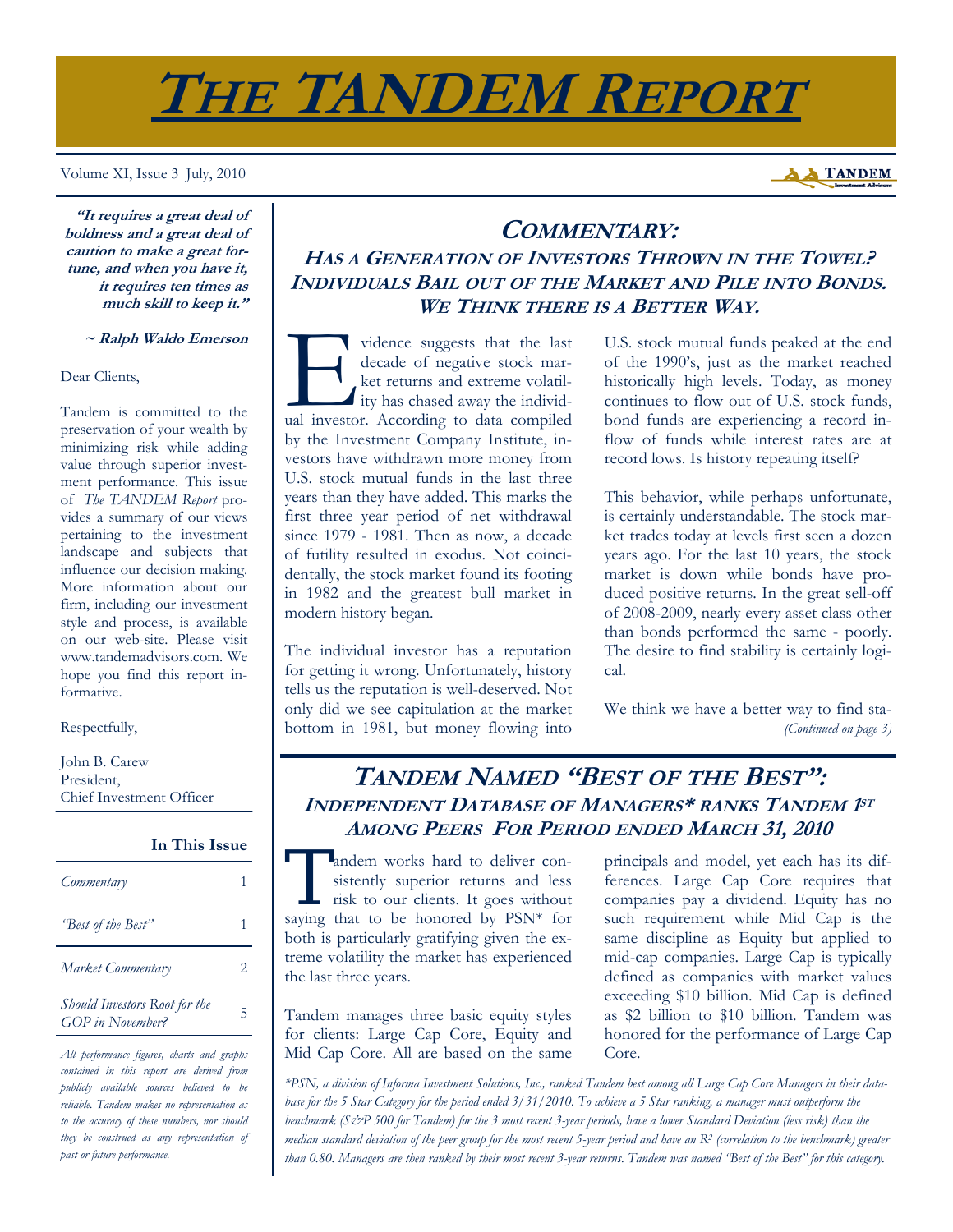## **MARKET COMMENTARY:**  WITH SO MUCH DAMAGE ALREADY DONE OVER THE PAST DECADE, HAVE WE LOST THE **ABILITY TO IMAGINE A BRIGHTER FUTURE?**

Il the news is bad. Unemployment remains near 10%. There are five applicants for every one job opening. The Gulf of Mexico has been destroyed. Banks won't lend. The Bush tax cuts are set to expire. Corporations are evil. G 10%. There are five applicants for every one job opening. The Gulf of Mexico has been destroyed. Banks won't lend. The Bush tax cuts big. Europe is collapsing. Our debt is too high. We are headed for a double-dip recession. What a difference 10 years makes.

At the dawn of the new century, unemployment was historically low, our government enjoyed a surplus, tax rates were

headed lower, stocks were racing to unprecedented new highs and economic growth was robust, reflecting of our tremendous prosperity. What a great time that must have been to invest! Right? Hardly.

Maybe there is a lesson to be learned here. When things are so good they can't get better, they don't. Now that things are the worst that we can remember, do they get worse still? That seems to be what the market is telling us lately. Investors have become so accustomed to bad news that they can *(Continued on page 4)* 

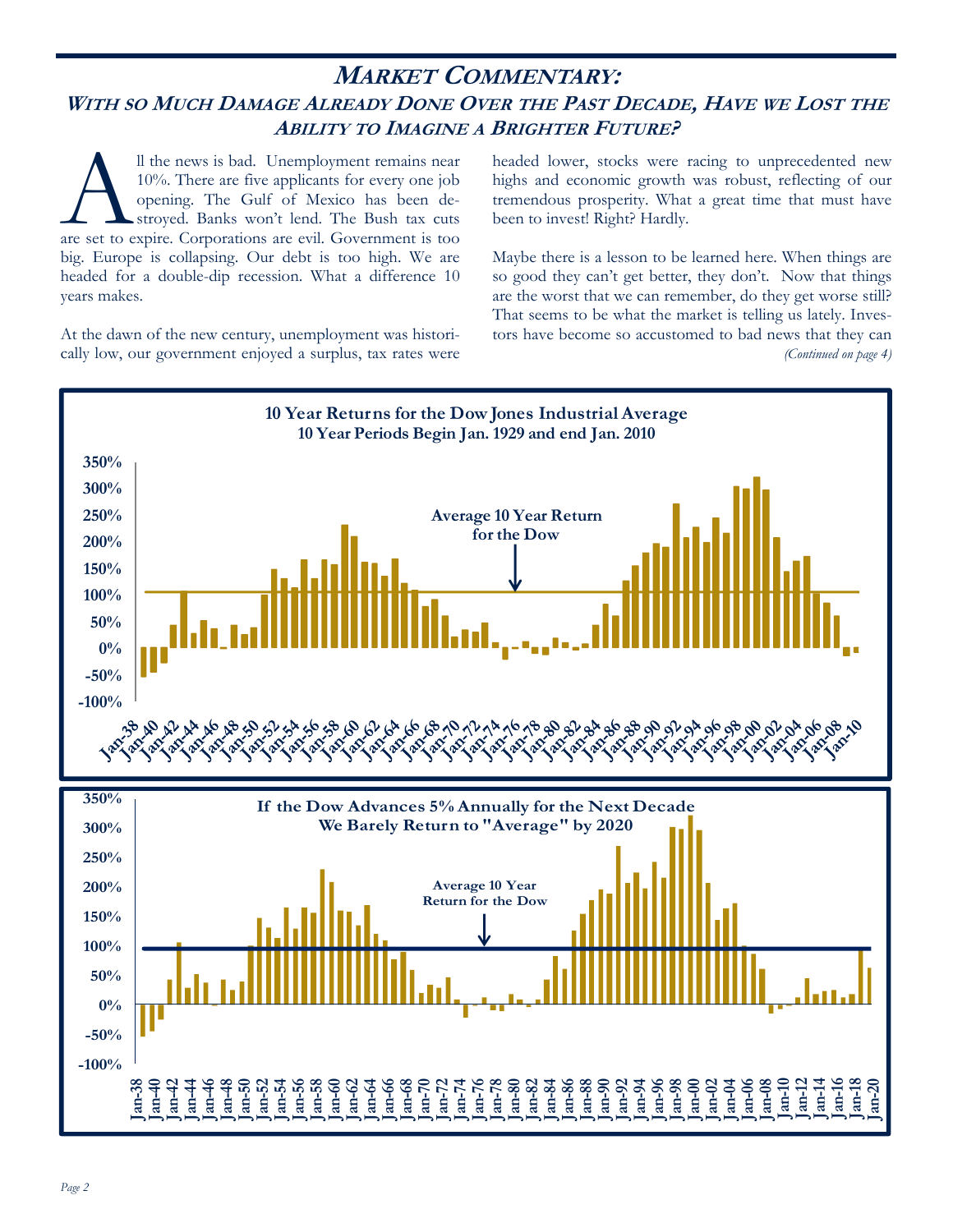## **COMMENTARY (CONTINUED)**

#### *(Continued from page 1)*

bility while avoiding these manic moves driven by everchanging investor sentiment. For nearly twenty years, we have managed money with the belief that companies able to produce consistent earnings and dividend growth can perform for shareholders regardless of what the stock market does. What better time period to study than the last 10 years? We will now examine the data we have compiled.

The table below illustrates that not all stocks behave like the market. We have taken the 15 largest holdings as of June 30, 2010 in both our Large Cap Core and Equity styles and tracked earnings (EPS), dividends and price growth for the last 10 years. At the bottom, we provide the same information for the S&P 500. The highlighted gold bars show the *average* change in earnings, dividends and price for the stocks of each style. The S&P 500 experienced earnings growth of 32.93%, dividend growth of 36.76% and a price change of –29.14%. It is fair to say that the stocks that make up our 15 largest holdings blew this performance away.

*(Continued on page 4)* 

**Earnings and Dividend Growth for the 15 Largest Holdings in Tandem's Large Cap Core and Equity Styles over the last 10 years show that not all stocks behave like the Stock Market. We believe there is a strong correlation between growth in earnings/dividends and share price performance, regardless of stock market performance. The columns on the right show the percentage changes for Tandem's holdings and for the S&P 500.** 

| <b>LARGE CAP CORE</b>        |                 |            | 06/30/00   |              |        | 06/30/10   |               | % CHANGE          |                   |              |
|------------------------------|-----------------|------------|------------|--------------|--------|------------|---------------|-------------------|-------------------|--------------|
|                              | 1ST             |            |            |              |        |            |               |                   |                   |              |
|                              | <b>PURCHASE</b> | <b>EPS</b> | <b>DIV</b> | <b>PRICE</b> | EPS**  | <b>DIV</b> | <b>PRICE</b>  | <b>EPS</b>        | <b>DIV</b>        | <b>PRICE</b> |
| <b>ABBOTT LABS</b>           | 05/24/02        | \$1.29     | \$0.76     | \$41.68      | \$2.94 | \$1.76     | \$46.78       | 127.91%           | 131.58%           | 12.24%       |
| <b>JOHNSON &amp; JOHNSON</b> | 07/10/97        | \$1.54     | \$0.64     | \$50.94      | \$4.72 | \$2.16     | \$59.06       | 206.49%           | 237.50%           | 15.94%       |
| <b>SYSCO CORP</b>            | 04/03/09        | \$0.69     | \$0.24     | \$21.06      | \$1.94 | \$1.00     | \$28.57       | 181.16%           | 316.67%           | 35.66%       |
| <b>COCA COLA</b>             | 04/18/07        | \$1.26     | \$0.68     | \$57.44      | \$3.31 | \$1.76     | \$50.12       | 162.70%           | 158.82%           | $-12.74%$    |
| <b>COLGATE PALMOLIVE</b>     | 11/20/03        | \$1.59     | \$0.63     | \$59.88      | \$4.64 | \$2.12     | \$78.76       | 191.82%           | 235.44%           | 31.53%       |
| <b>ITT CORP</b>              | 03/17/08        | \$1.37     | \$0.30     | \$15.19      | \$3.91 | \$1.00     | \$44.92       | 185.40%           | 233.33%           | 195.72%      |
| <b>HARRIS CORP</b>           | 04/23/09        | \$0.48     | \$0.10     | \$15.50      | \$4.43 | \$0.88     | \$41.65       | 822.92%           | 780.00%           | 168.71%      |
| <b>ENTERPRISE PRODS</b>      | 11/22/05        | \$1.30     | \$1.00     | \$11.25      | \$1.93 | \$2.27     | \$35.37       | 48.46%            | 127.20%           | 214.40%      |
| <b>APTARGROUP</b>            | 02/16/06        | \$0.71     | \$0.10     | \$13.50      | \$2.24 | \$0.60     | \$37.82       | 215.49%           | 500.00%           | 180.15%      |
| <b>BECTON DICKINSON</b>      | 04/23/09        | \$1.56     | \$0.37     | \$28.69      | \$5.11 | \$1.48     | \$67.62       | 227.56%           | 297.85%           | 135.69%      |
| <b>STRYKER</b>               | 07/08/09        | \$0.39     | \$0.03     | \$21.88      | \$3.11 | \$0.60     | \$50.06       |                   | 697.44% 1,718.18% | 128.79%      |
| MICROSOFT*                   | 07/10/97        | \$0.86     | \$0.24     | \$36.00      | \$2.06 | \$0.52     | \$23.01       | 139.53%           | 116.67%           | $-36.08%$    |
| <b>NEXTERA ENERGY</b>        | 07/27/07        | \$2.10     | \$1.08     | \$24.75      | \$4.16 | \$2.00     | \$48.76       | 98.10%            | 85.19%            | 97.01%       |
| <b>PRAXAIR</b>               | 03/20/07        | \$1.44     | \$0.31     | \$18.72      | \$4.34 | \$1.80     | \$75.99       | 201.39%           | 476.92%           | 305.93%      |
| PIEDMONT                     | 07/10/97        | \$0.99     | \$0.77     | \$13.28      | \$1.62 | \$1.12     | \$25.30       | 63.64%            | 45.08%            | 90.51%       |
| <b>AVERAGE</b>               |                 | \$1.17     | \$0.48     | \$28.65      | \$3.36 | \$1.40     | \$47.59       | 238.00%           | 364.03%           | 104.23%      |
| <b>EQUITY</b>                |                 |            |            |              |        |            |               |                   |                   |              |
| <b>COGNIZANT TECH</b>        | 05/25/07        | \$0.05     | \$0.00     | \$2.77       | \$1.95 | \$0.00     |               | \$50.06 3,800.00% | NA                | 1,707.22%    |
| <b>COLGATE PALMOLIVE</b>     | 12/16/97        | \$1.59     | \$0.63     | \$59.88      | \$4.64 | \$2.12     | \$78.76       | 191.82%           | 235.44%           | 31.53%       |
| <b>THERMO FISHER</b>         | 06/22/07        | \$0.70     | \$0.00     | \$21.06      | \$3.37 | \$0.00     | \$49.05       | 381.43%           | NA                | 132.91%      |
| REPUBLIC SERVICES*           | 03/20/07        | \$0.72     | \$0.04     | \$10.67      | \$1.55 | \$0.76     | \$29.73       |                   | 115.28% 1,800.00% | 178.63%      |
| <b>SYSCO CORP</b>            | 04/03/09        | \$0.69     | \$0.24     | \$21.06      | \$1.94 | \$1.00     | \$28.57       | 181.16%           | 316.67%           | 35.66%       |
| <b>STRYKER</b>               | 04/03/09        | \$0.39     | \$0.03     | \$21.88      | \$3.11 | \$0.60     | \$50.06       |                   | 697.44% 1,718.18% | 128.79%      |
| <b>NEXTERA ENERGY</b>        | 10/14/08        | \$2.10     | \$1.08     | \$24.75      | \$4.16 | \$2.00     | \$48.76       | 98.10%            | 85.19%            | 97.01%       |
| <b>ABBOTT LABS</b>           | 03/26/09        | \$1.29     | \$0.76     | \$41.68      | \$2.94 | \$1.76     | \$46.78       | 127.91%           | 131.58%           | 12.24%       |
| <b>HARRIS CORP</b>           | 04/23/09        | \$0.48     | \$0.10     | \$15.50      | \$4.43 | \$0.88     | \$41.65       | 822.92%           | 780.00%           | 168.71%      |
| <b>BECTON DICKINSON</b>      | 04/23/09        | \$1.56     | \$0.37     | \$28.69      | \$5.11 | \$1.48     | \$67.62       | 227.56%           | 297.85%           | 135.69%      |
| <b>LILLY ELI</b>             | 08/16/07        | \$2.47     | \$1.04     | \$99.88      | \$4.51 | \$1.96     | \$33.50       | 82.59%            | 88.46%            | $-66.46%$    |
| <b>COCA COLA</b>             | 04/18/07        | \$1.26     | \$0.68     | \$57.44      | \$3.31 | \$1.76     | \$50.12       | 162.70%           | 158.82%           | $-12.74%$    |
| MICROSOFT*                   | 03/10/97        | \$0.86     | \$0.24     | \$36.00      | \$2.06 | \$0.52     | \$23.01       | 139.53%           | 116.67%           | $-36.08%$    |
| <b>ITT CORP</b>              | 03/17/08        | \$1.37     | \$0.30     | \$15.19      | \$3.91 | \$1.00     | \$44.92       | 185.40%           | 233.33%           | 195.72%      |
| <b>APTARGROUP</b>            | 08/07/07        | \$0.71     | \$0.10     | \$13.50      | \$2.24 | \$0.60     | \$37.82       | 215.49%           | 500.00%           | 180.15%      |
| <b>AVERAGE</b>               |                 | \$1.16     | \$0.40     | \$33.37      | \$3.38 | \$1.17     | \$45.03       | 495.29%           | 497.09%           | 192.60%      |
| <b>S&amp;P 500</b>           |                 | 55.2       | 16.32      | 1454.6       | 73.38  |            | 22.32 1030.71 | 32.93%            | 36.76%            | $-29.14%$    |

*\* FIRST DIVIDEND PAID IN 2003* 

\*\* *EARNINGS INCLUDE 2Q 2010 ESTIMATES*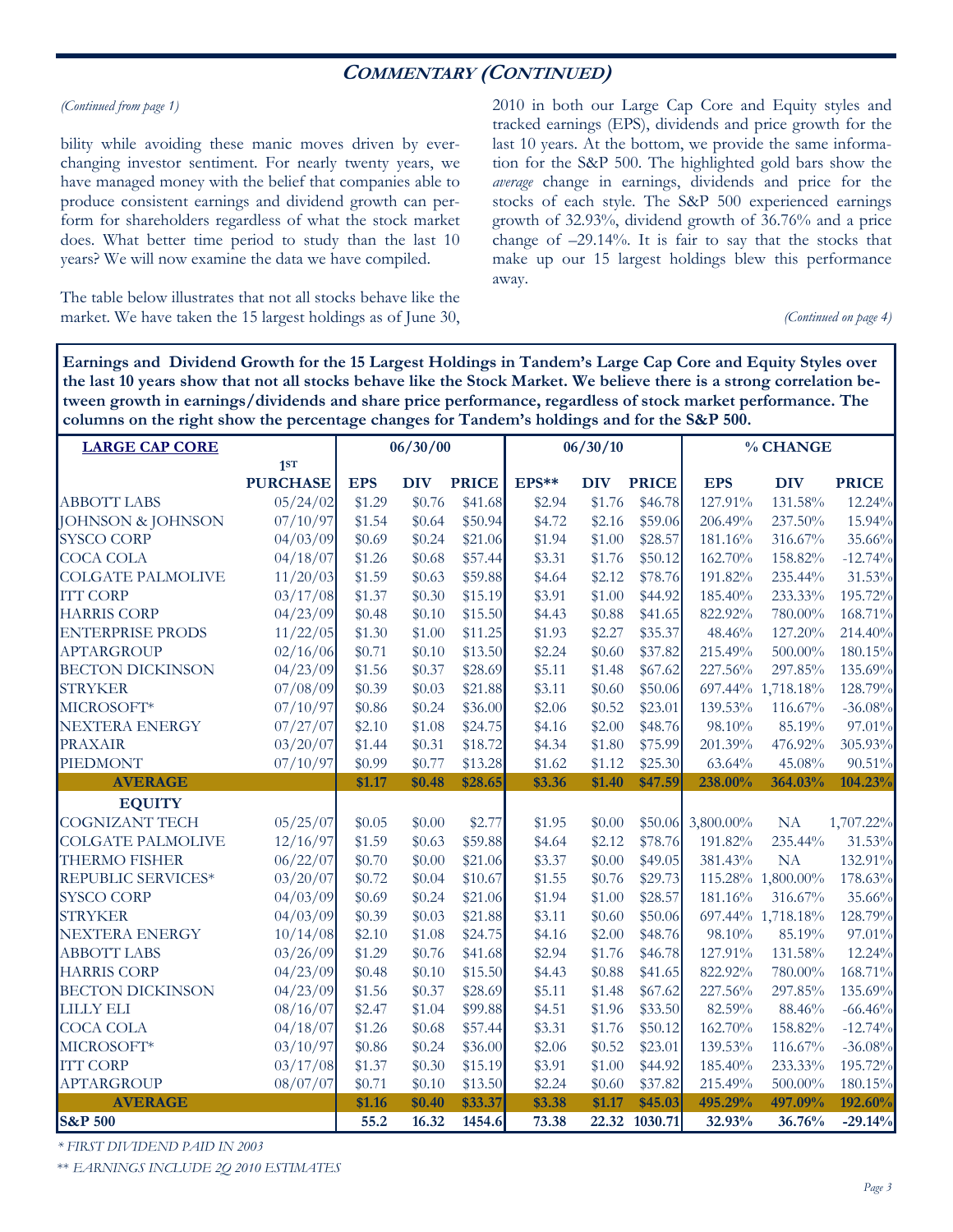## **COMMENTARY (CONTINUED)**

#### *(Continued from page 3)*

Performance of individual stocks should not be construed as portfolio performance. But it does highlight why we have performed well enough to be honored as the *"Best of the Best"* while doing so with less risk in a very difficult environment. The challenge we face as portfolio managers is to identify these companies while they are still performing in this manner. As you can see, we did not own all of them for the entire 10-year period. We certainly do not always get it right. However, of the 10 stocks we *did* own for the last 10 years, the same picture emerges *(see table below)*. The average stock experienced share price appreciation of 48.35% while the S&P 500 declined –29.14% .

While our performance is driven by our ability to identify these companies in a timely manner and to own them in the appropriate weightings within a portfolio, we believe data

suggests that we have a logical strategy that works regardless of market conditions.

We often fear most what we understand least. Investors don't understand two market declines exceeding 50% within one decade, excessive volatility, sophisticated trading programs and flash crashes. If they think the deck is stacked against them, they will leave.

We believe we have a better way that is neither a bull nor bear market strategy. It is simply a logical one that our clients understand. It does not require timing the market and it does not require a cooperative market either (although that certainly helps). The market may well decline 29% again for the next 10 years. Maybe the individual investor really does have it right this time. We would rather take our chances on companies that grow earnings and dividends than move about like sheep to slaughter.

### **EARNINGS, DIVIDEND AND PRICE GROWTH OF 10 STOCKS TANDEM OWNED FOR THE LAST 10 YEARS**

| <b>LARGE CAP CORE</b> | 06/30/00   |            |              | 06/30/10 |            |              | % CHANGE   |                  |              |  |
|-----------------------|------------|------------|--------------|----------|------------|--------------|------------|------------------|--------------|--|
|                       | <b>EPS</b> | <b>DIV</b> | <b>PRICE</b> | $EPS**$  | <b>DIV</b> | <b>PRICE</b> | <b>EPS</b> | <b>DIV</b>       | <b>PRICE</b> |  |
| <b>ABBOTT LABS</b>    | \$1.29     | \$0.76     | \$41.68      | \$2.94   | \$1.76     | \$46.78      | 127.91%    | 131.58%          | 12.24%       |  |
| COCA COLA             | \$1.26     | \$0.68     | \$57.44      | \$3.31   | \$1.76     | \$50.12      | 162.70%    | 158.82%          | $-12.74%$    |  |
| EXXON MOBIL           | \$1.77     | \$0.88     | \$39.25      | \$5.06   | \$1.76     | \$57.07      | 185.88%    | $100.00\%$       | $45.40\%$    |  |
| PROCTER & GAMBLE      | \$1.48     | \$0.64     | \$28.40      | \$4.12   | \$1.93     | \$59.98      | 178.38%    | $201.25\%$       | 111.20%      |  |
| JOHNSON & JOHNSON     | \$1.54     | \$0.64     | \$50.94      | \$4.72   | \$2.16     | \$59.06      | 206.49%    | $237.50\%$       | 15.94%       |  |
| <b>PIEDMONT</b>       | \$0.99     | \$0.77     | \$13.28      | \$1.62   | \$1.12     | \$25.30      | $63.64\%$  | 45.08%           | $90.51\%$    |  |
| <b>MCDONALDS</b>      | \$1.46     | \$0.20     | \$32.94      | \$4.22   | \$2.20     | \$65.87      |            | 189.04% 1028.21% | $99.97\%$    |  |
| <b>T. ROWE PRICE</b>  | \$1.08     | \$0.26     | \$21.25      | \$2.25   | \$1.08     | \$44.39      | 108.33%    | 315.38%          | 108.89%      |  |
| MICROSOFT*            | \$0.86     | \$0.24     | \$36.00      | \$2.06   | \$0.52     | \$23.01      | 139.53%    | $116.67\%$       | $-36.08%$    |  |
| <b>SCANA</b>          | \$1.79     | \$1.15     | \$24.13      | \$2.91   | \$1.90     | \$35.76      | $62.57\%$  | 64.93%           | $48.20\%$    |  |
| <b>AVERAGE</b>        | \$1.35     | \$0.62     | \$34.53      | \$3.32   | \$1.62     | \$46.73      | 142.45%    | 239.94%          | 48.35%       |  |
| <b>S&amp;P 500</b>    | 55.2       | 16.32      | 1454.6       | 73.38    | 22.32      | 1030.71      | 32.93%     | 36.76%           | $-29.14%$    |  |

*\* FIRST DIVIDEND PAID IN 2003* 

\*\* *EARNINGS INCLUDE 2Q 2010 ESTIMATES* 

## **MARKET COMMENTARY (CONTINUED)**

#### *(Continued from page 2)*

no longer embrace the notion that things could improve.

Not to be Pollyannaish, but so much damage has already been done to the markets and investor psychology that we wonder if we might be discounting the chance that prosperity may one day return. The selling must abate at some point. After all, who is left to sell stocks? Individual investors have fled, pension funds and endowments have spent the last decade diversifying away from U.S. stocks and new money seems to flow only to bonds.

The damage done to the market this decade is historic. The charts on page 2 show just how extensive the carnage is.

The first shows 10 year returns for the Dow beginning in 1929. As you can see, we are well below the "average" 10 year return since the Great Depression and have experienced two consecutive negative 10-year periods. The second chart indicates that if the Dow advances only 5% annually, we don't approach "average" for a full decade!

While this analysis is not a reliable forecasting tool, it does seem to suggest that investor sentiment is being guided by what has gone before rather than what may await us. Such hind-sightedness is often the indication of a change in market direction rather than the continuation of one.

Markets ultimately follow trends. The chart to the left *(Continued on page 5)*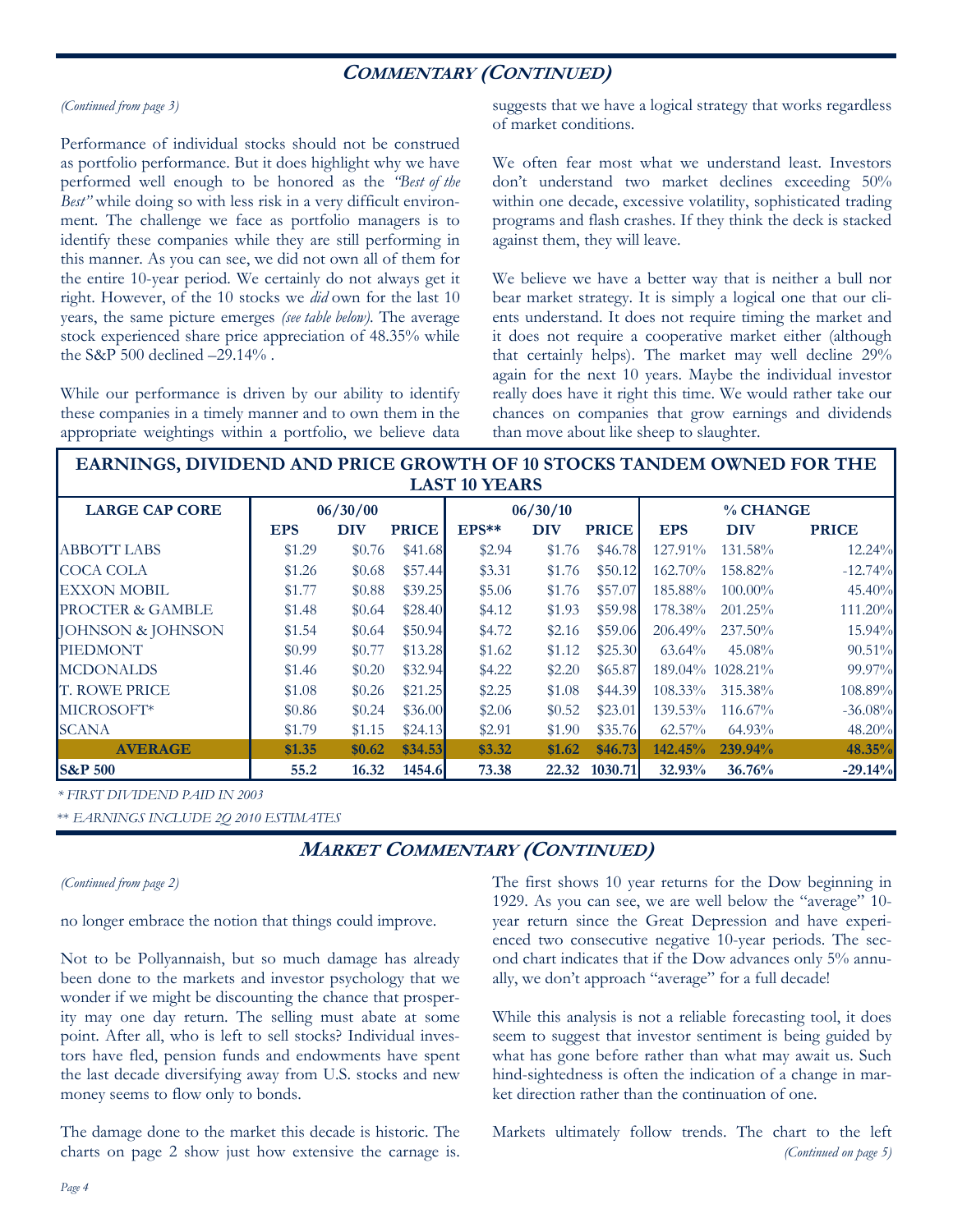## **POLITICS & INVESTING SHOULD INVESTORS ROOT FOR THE GOP IN NOVEMBER?**

I nvestors constantly seek data to help better read the tea leaves. We have found a real pearl. While we attempt to steer clear of politics in this newsletter, this one is too good to pass up. tea leaves. We have found a real pearl. While we attempt to steer clear of politics in this newsletter, this one is too good to pass up.

Current polls indicate that the public doesn't trust our political leaders. There is definitely an anti-incumbent sentiment, and many would suggest it isn't party-specific. Republicans argue that the Democrats' agenda hurts business. Democrats contend that Republicans got us into this mess by pursuing policies that only benefit the rich. So who has it right? Will Republicans reign in spending and lead us to prosperity? Or will Democrats hold on to power with a solid mandate for continued regulation and reform? Which party is truly better for investors?

We have ninety years worth of data to suggest that both political parties are bad for the stock market! It seems that the stock market has *always* been distrustful of government and that this is by no means a new phenomenon. The table below shows that the average 10-year return for the Dow is 104.69%. However, that average return plunges to 62.98% when one political party controls both Congress and the White House for at least half the 10-year period . It doesn't matter which party, either. Yet when we have divided government at least half the time for a 10-year period, the average return is an eye-popping 131.23%.

The best 10-year period came when we had divided government, up 322.33%. The worst? You guessed it - one-party control gave us –54.72%.

Perhaps the best government policy is gridlock. We suggest investors bear this in mind as they head to the polls for mid -term elections in November. And we say this with our tongue only slightly in cheek. You can't make this stuff up.

| <b>DOW JONES INDUSTRIAL AVERAGE 10-YEAR RETURNS SINCE 1929</b> |             |                                                     |                |             |              |                           |             |              |  |  |
|----------------------------------------------------------------|-------------|-----------------------------------------------------|----------------|-------------|--------------|---------------------------|-------------|--------------|--|--|
|                                                                |             | <b>ALL TIME PERIODS</b><br><b>ONE-PARTY CONTROL</b> |                |             |              | <b>DIVIDED GOVERNMENT</b> |             |              |  |  |
| <b>AVERAGE</b>                                                 | <b>BEST</b> | <b>WORST</b>                                        | <b>AVERAGE</b> | <b>BEST</b> | <b>WORST</b> | <b>AVERAGE</b>            | <b>BEST</b> | <b>WORST</b> |  |  |
| $104.69\%$                                                     | $322.33\%$  | $-54.72\%$                                          | $62.98\%$      | $166.04\%$  | $-54.72\%$   | $131.23\%$                | 322.33%     | $-22.06%$    |  |  |

## **MARKET COMMENTARY (CONTINUED)**



#### *(Continued from page 4)*

clearly shows that trends in unemployment correspond with market direction. We suggest that unemployment does not need to be low. It simply needs to be lower. Economic growth does not need to be robust. It simply needs to be positive. Improving *trends* will take the market higher.

The 2000's have decimated this country's savings. Recovery will be a long process. Yet it will surely come, won't it? As we have often said, it is not different this time.